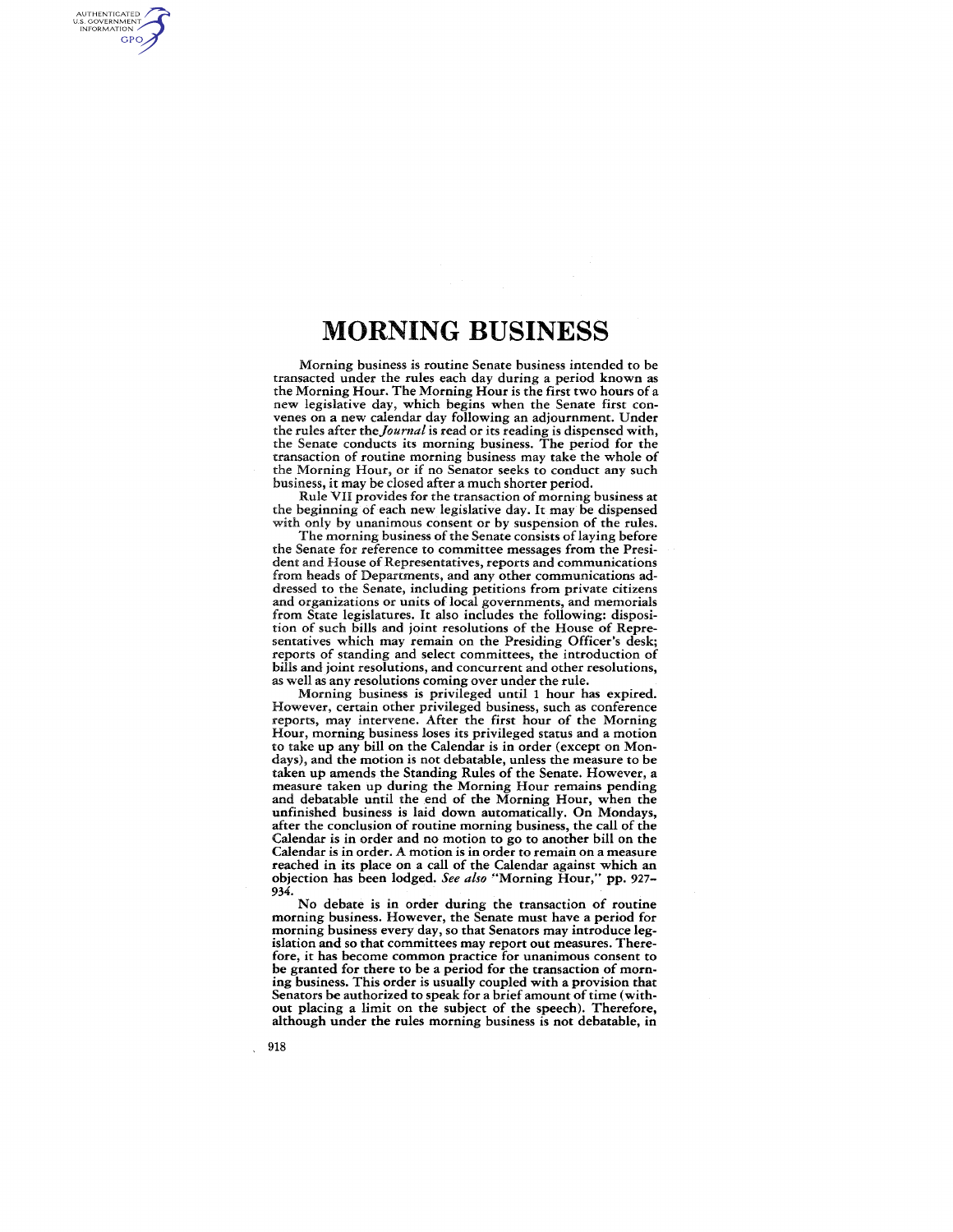practice Senators often equate the term with the right to speak on sundry topics for a brief period of time.

# **Rule VII**

#### [Morning Business and Morning Hour]

1. On each legislative day after the *Journal* is read, the Presiding Officer on demand of any Senator shall lay before the Senate messages from the President, reports and communications from the heads of Departments, and other communications addressed to the Senate, and such bills, joint resolutions, and other messages from the House of Representatives as may remain upon his table from any previous day's session undisposed of. The Presiding Officer on demand of any Senator shall then call for, in the following order:

The presentation of petitions and memorials.

Reports of committees.

The introduction of bills and joint resolutions.

The submission of other resolutions.

All of which shall be received and disposed of in such order, unless unanimous consent shall be otherwise given, with newly offered resolutions being called for before resolutions coming over from a previous legislative day are laid before the Senate.

2. Until the morning business shall have been concluded, and so announced from the Chair, or until one hour after the Senate convenes at the beginning of a new legislative day, no motion to proceed to the consideration of any bill, resolution, report of a committee, or other subject upon the Calendar shall be entertained by the Presiding Officer, unless by unanimous consent: *Provided, however,* That on Mondays which are the beginning of a legislative day the Calendar shall be called under rule VIII, and until two hours after the Senate convenes no motion shall be entertained to proceed to the consideration of any bill, resolution, or other subject upon the Calendar except the motion to continue the consideration of a bill, resolution, or other subject against objection as provided in rule VIII, or until the call of the Calendar has been completed.

3. The Presiding Officer may at any time lay, and it shall be in order at any time for a Senator to move to lay, before the Senate, any bill or other matter sent to the Senate by the President or the House of Representatives for appropriate action allowed under the rules and any question pending at that time shall be suspended for this purpose. Any motion so made shall be determined without debate.

4. Petitions or memorials shall be referred, without debate, to the appropriate committee according to subject matter on the same basis as bills and resolutions, if signed by the petitioner or memorialist. A question of receiving or reference may be raised and determined without debate. But no petition or memorial or other paper signed by citizens or subjects of a foreign power shall be received, unless the same be transmitted to the Senate by the President.

5. Only a brief statement of the contents of petitions and memorials shall be printed in the Congressional Record; and no other portion of any petition or memorial shall be printed in the Record unless specifically so ordered by vote of the Senate, as provided for in paragraph 4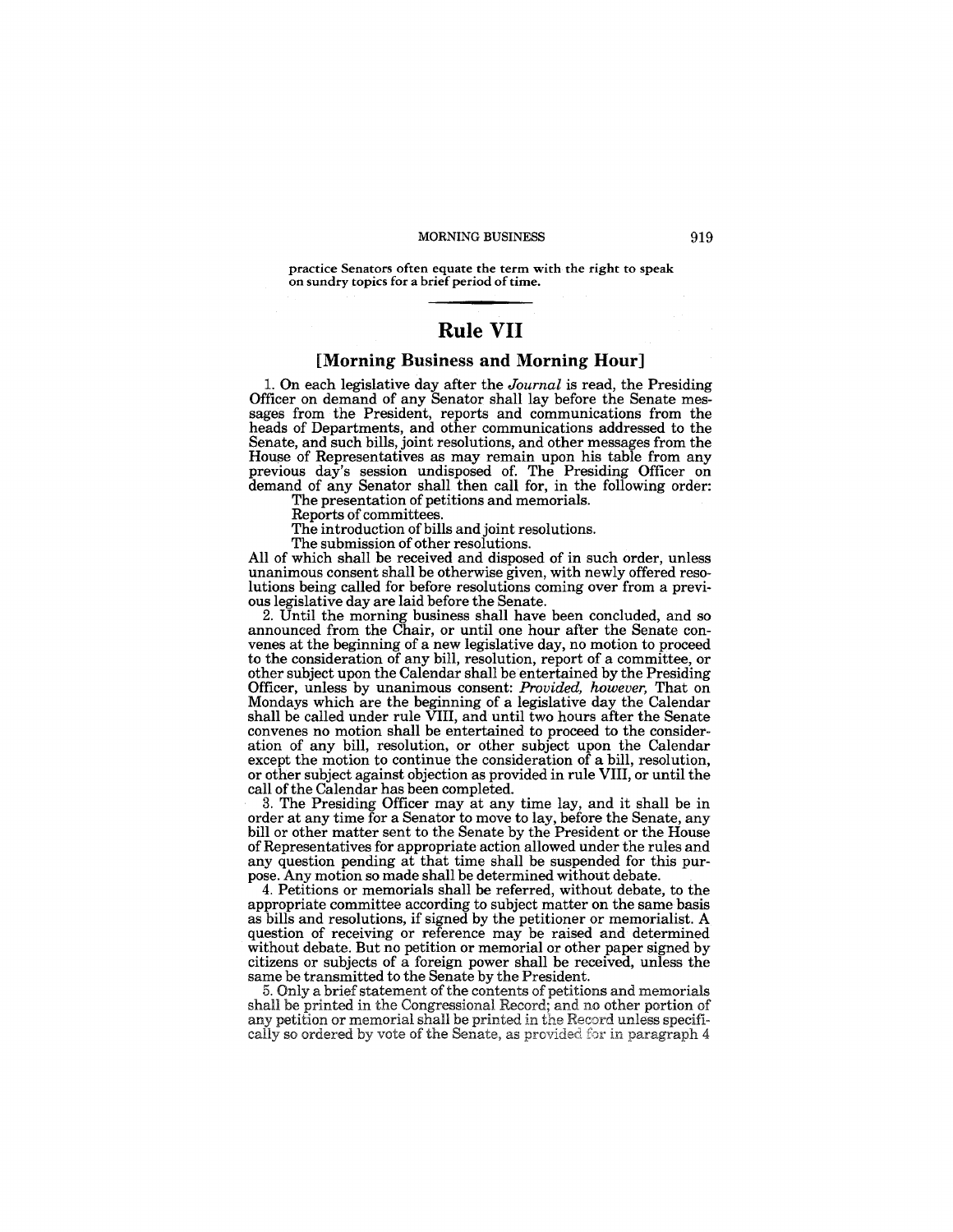#### 920 SENATE PROCEDURE

of rule XI, in which case the order shall be deemed to apply to the body of the petition or memorial only; and names attached to the petition or memorial shall not be printed unless specially ordered, except that petitions and memorials from the legislatures or conventions, lawfully called, of the respective States, Territories, and insular possessions shall be printed in full in the Record whenever presented.

6. Senators having petitions, memorials, bills, or resolutions to present after the morning hour may deliver them in the absence of objection to the Presiding Officer's desk, endorsing upon them their names, and with the approval of the Presiding Officer, they shall be entered on the Journal with the names of the Senators presenting them and in the absence of objection shall be considered as having been read twice and referred to the appropriate committees, and a transcript of such entries shall be furnished to the official reporter of debates for publication in the Congressional Record, under the direction of the Secretary of the Senate.

# Statement by Chair on Morning Business

"In order that the routine business of the Morning Hour may be accomplished with dispatch and promptness, a certain order has been laid down in the rules for the transaction of such business. The first order of business is the presentation of petitions and memorials; next come reports of committees; then the introduction of bills and joint resolutions, followed by the submission of [concurrent and] other resolutions.

"Ordinarily it does not take very long to go through the morning business. Because of the fact that many Senators come to the Chamber for the purpose of presenting petitions and memorials, submitting reports, or introducing bills and joint resolutions, or other resolutions, the rules provide that there shall be no debate and no speeches on any subject during the consideration of morning business. Of course, after the morning business is concluded, so long as there remains a part of the Morning Hour, debate is permissible. The Chair is sure that all Senators will realize that it is not quite fair to Senators who have come to the Chamber in order to take part in the transaction of morning business to be required to wait until speeches are made, either on a subject which may be before the Senate or on any other subject.

"Therefore the Chair desires to announce that, without any Senator making a point of order to that effect, the Chair expects to enforce the rule against the making of speeches of any kind by any Senator during transaction of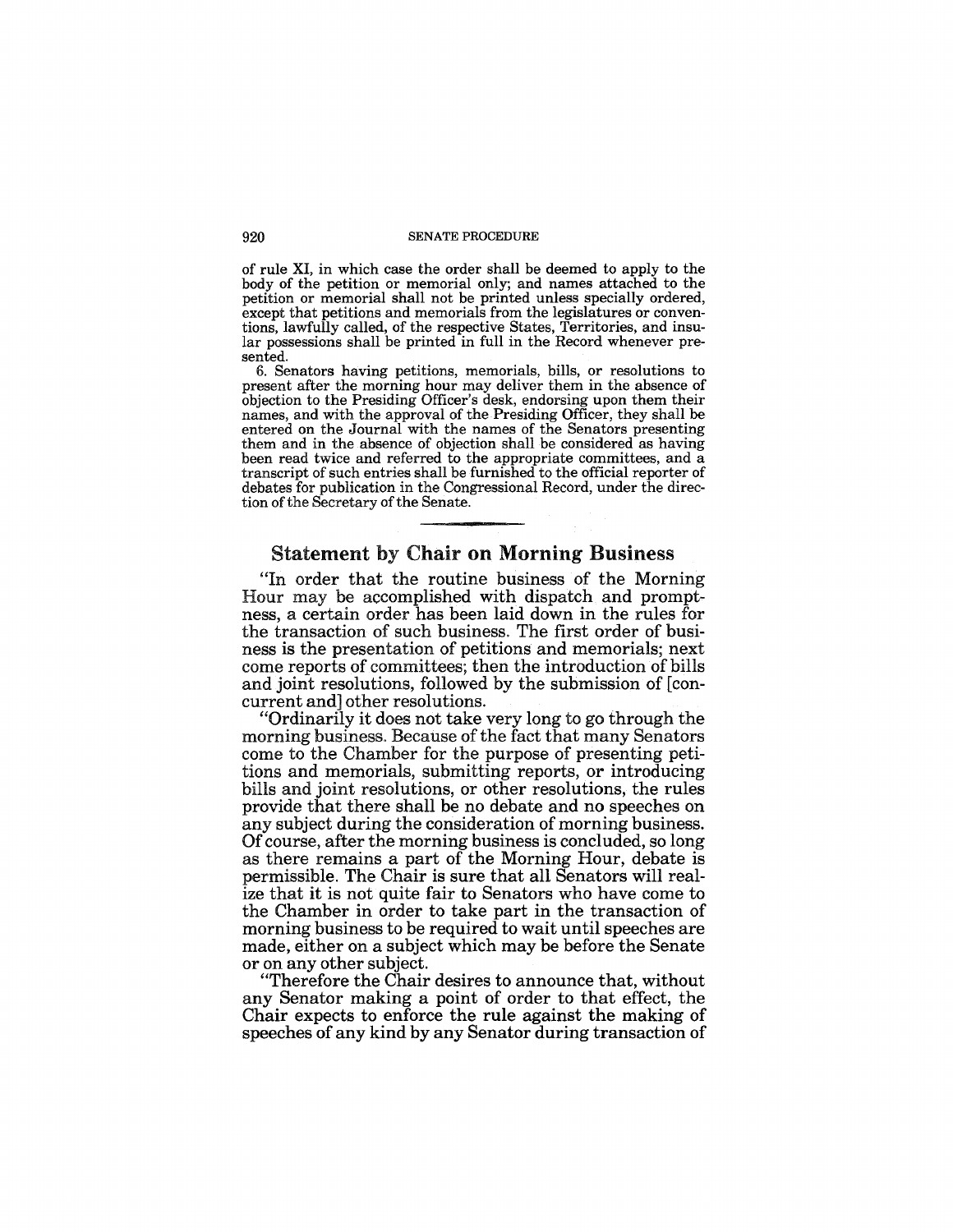morning business, in order that the routine business of the Senate may be promptly dispatched." 1

### Conference Report May Be Considered:

*See* "Precedence Over Other Business," pp. 473-474.

#### Debate During Morning Business, Out of Order:

*See also* "Morning Business, Debate During," pp. 758-759, "Speeches During Morning Business," pp. 925-926.

Debate is not in order when the Senate is conducting morning business except by unanimous consent. 2

#### Definition and Procedure Under the Rule:

"Morning business," as defined by the Chair, is certain routine business prescribed by the rules that may be transacted during the first 2 hours of the meeting of the Senate, but may be closed before then when so announced by the Chair,<sup>3</sup> or after 1 hour a motion to consider any bill on the Calendar is in order, except on Mondays.

The procedure for and nature of morning business is set forth in paragraph 1 of Rule VII, and that order of morning business, which must be transacted each new legislative day after the *Journal* is read,<sup>4</sup> cannot be dispensed with except by unanimous consent,<sup>5</sup> and within that hour during the consideration of morning business, a Senator can make an address only by unanimous consent. 6

When the Senate conducts morning business for a specified time period, once that time has expired it does not require unanimous consent to resume consideration of the pending business. 7

When the Senate convenes following a recess, morning business is in order only by unanimous consent or pursuant to an order of the Senate agreed to by unanimous consent. <sup>8</sup>

Until the morning business is concluded, which includes laying before the Senate resolutions going over

<sup>1</sup> Jan. 24, 1949,81-1, *Record,* p. 48l. <sup>2</sup>July 21, 1986,99-2, *Record,* p. 17098. *3 See* Mar. 5, 1912, 62-2, *Record,* p. 2816.

<sup>4</sup>Rule VII. *See* May 8,1987,100-1, *Record,* pp. S 6264-66. 5 Dec. 23, 1914, 63-3, *Record,* p. 622. *6 Ibid.* 

<sup>7</sup> July 28, 1986, 99-2, *Record,* p.17852. 8 Rule VII.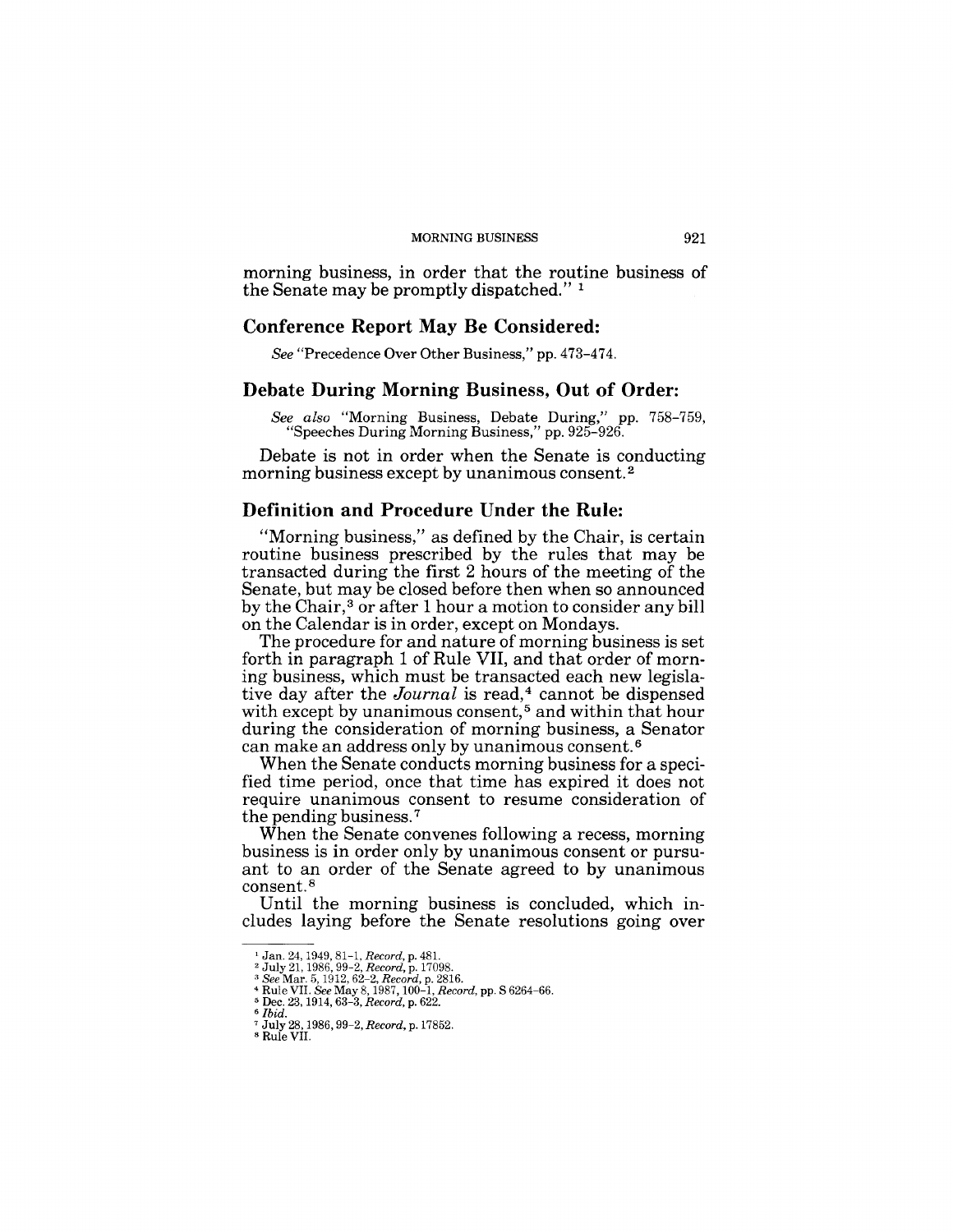under the rule,<sup>9</sup> or until 1 hour has elapsed, a motion to proceed to the consideration of any bill on the Calendar is not in order; <sup>10</sup> it would require unanimous consent.<sup>11</sup>

One hour after the Senate meets following an adjournment, if morning business has not been concluded, a motion to proceed to the consideration of a bill on the Calendar is in order and not debatable; 12 but if such a motion is agreed to by the Senate, further consideration of morning business under the rule is suspended, except by unanimous consent.<sup>13</sup>

When morning business has been concluded, even prior to the hour of 1 o'clock, under paragraph 2 of Rule VII, a motion to proceed to the consideration of a specific bill or resolution on the Calendar out of its regular order (except on Mondays when the call is under Rule VIII) is in order. 14

It was held on one occasion that during a call of the Calendar under Rule VIII, a motion to proceed to the consideration of a bill notwithstanding an objection, was not in order prior to the hour of 1 o'clock, 15 but this is no longer the prevailing procedure.

A motion prior to the conclusion of morning business to make a bill a special order is not in order;  $1<sup>6</sup>$  it requires unanimous consent.<sup>17</sup>

If morning business has not been concluded by the end of the first hour, a motion to proceed to the consideration of a matter after that hour is in order,18 despite the fact that morning business has not been completed. 19

<sup>9</sup> Feb. 29, 1924, 68-1, *Record,* p. 3298.

<sup>&</sup>lt;sup>10</sup> Feb. 25, 1897, 54-2, *Record*, p. 2226; Feb. 28, 1913, 62-3, *Record*, p. 4258; Jan. 3, 1917, 64-2, *Record*, p. 791; July 10, 1947, 80-1, *Record*, p. 8568; May 26, 1942, 77-2, *Record*, p. 4538; Apr. 28, 1928, 70-1, *3451; see also* Nov. 16, 1937,75-2, *Record,* p. 28; Aug. 29, 1961,87-1, *Record,* p. 17323. 11 Feb. 15, 1859, 35-2, *Journal,* pp. 318-19.

<sup>12</sup> Oct. 3, 1963, 88-1, *Record,* pp. 18622-23, 18642-43. 13 *Ibid.* 

<sup>&</sup>lt;sup>14</sup> June 27, 1914, 63–2, *Record*, p. 11223; June 29, 1914, 63–2, *Record*, pp. 11286–88;<br>Feb. 28, 1907, 59–2, *Record*, p. 4223; Jan. 30, 1935, 74–1, *Record*, p. 1215; May 2, 1914, 63–2, *Record*, p. 7607; June 2, 1913,

*<sup>1251;</sup> see also* Jan. 22, 1884, 48-1, *Record,* p. 558. 15 Mar. 21, 1914, 63-2, *Record,* p. 5214. 16 Sept. 5, 1914,63-2, *Record,* p. 14762.

<sup>&</sup>lt;sup>17</sup> Dec. 9, 1884, 48–2, *Record*, p. 102.<br><sup>18</sup> June 28, 1932, 72–1, Journal, p. 649, *Record*, p. 14132.<br><sup>19</sup> Feb. 12, 1927, 69–2, Journal, p. 170, *Record*, p. 3572; June 28, 1932, 72–1, Journal, p.<br><sup>19</sup> Feb. 28, 1913, 6 24, 1918, 65-2, *Record,* pp. 5546-47; *see also* Apr. 17, 1951, 82-1, *Record,* pp. 3959-60; Apr. 28, 1914.63-2, *Record,* p. 7357.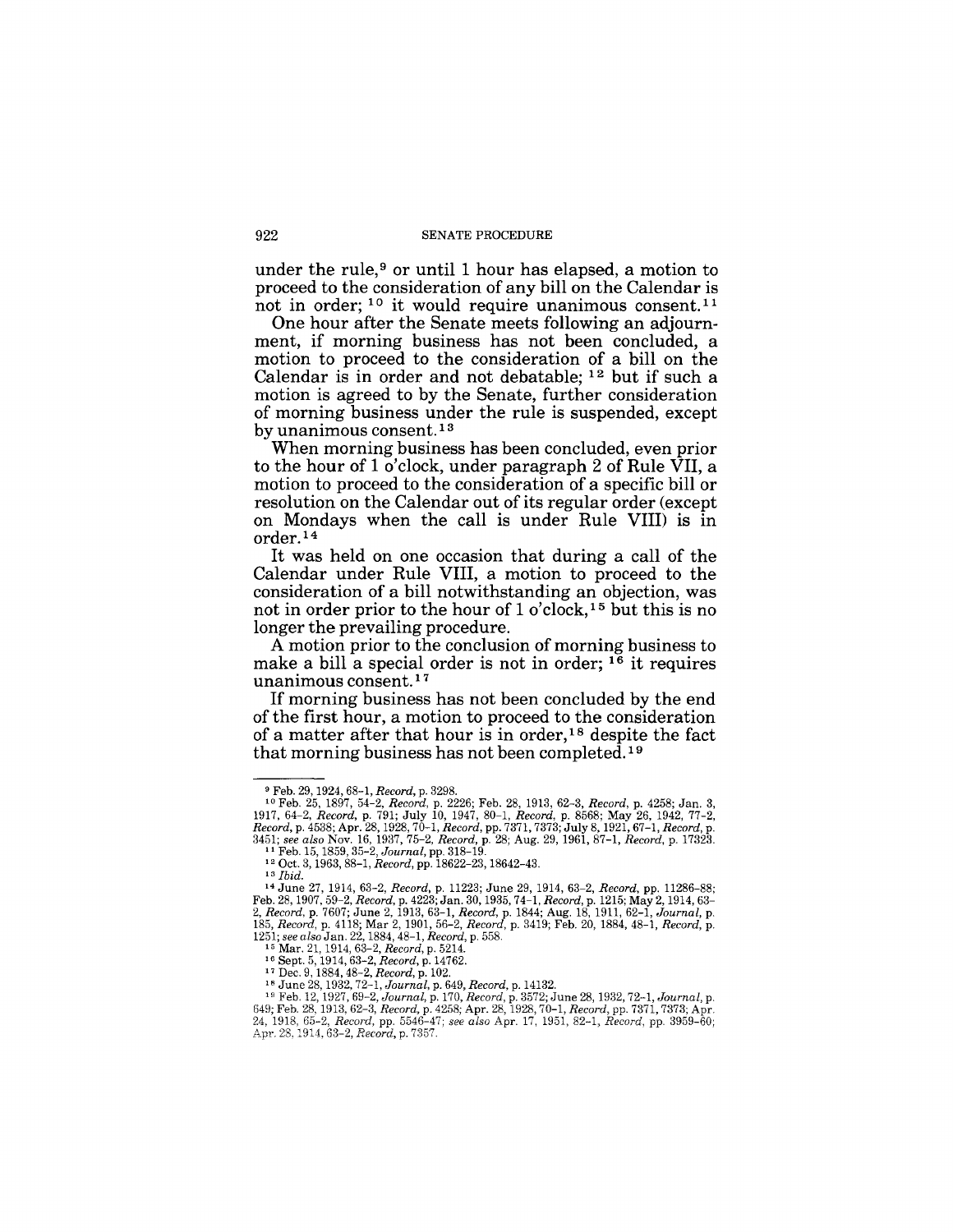The rule being in the alternative, such a motion is in order after the close of morning business, although the expiration of one hour has not arrived. 20

A motion to proceed to the consideration of a resolution,<sup>21</sup> or a motion to print a matter as a document upon objection 22 is not in order during the presentation of petitions and memorials.

Unanimous consent under strict construction is required for the introduction of a Senate resolution or the presentation of a committee report  $23$  after the conclusion of morning business. 24

When the Morning Hour is consumed by the consideration of an order designating the membership of the standing committees of the Senate, morning business may be presented thereafter only by unanimous consent.<sup>25</sup>

Under a unanimous consent agreement restricting the business of the Senate to consideration of certain specified matters, and excluding other business not unanimously recognized as urgent, it was held that following an adjournment, morning business could be transacted by unanimous consent only.26

#### Executive Business Takes Precedence Over:

*See* "Executive Business and Executive Sessions," pp. 832-842.

#### Insertions in Record During Morning Business:

*See* "Reservation of Objections to a Request To Print in *Record,"*  pp. 653-654; "When Requests To Print in Record in Order," p. 654.

# Introduction of Bills and Joint Resolutions, a Portion of the Morning Business:

*See also* "Introduction," pp. 235-238.

It is not in order to submit a resolution when the Chair calls for the introduction of bills and joint resolutions. 27

<sup>&</sup>lt;sup>20</sup> July 8, 1921, 67-1, *Record*, p. 3451.<br><sup>21</sup> June 21, 1921, 67-1, *Record*, p. 2795.<br><sup>22</sup> July 8, 1918, 65-2, *Record*, pp. 8840-41.<br><sup>23</sup> Mar. 3, 1915, 63-3, *Record*, p. 5244.<br><sup>24</sup> Jan. 23, 1896, 54-1, *Record*, p. 50

<sup>27</sup> Feb. 10, 1964,88-2, *Record,* p. 2645.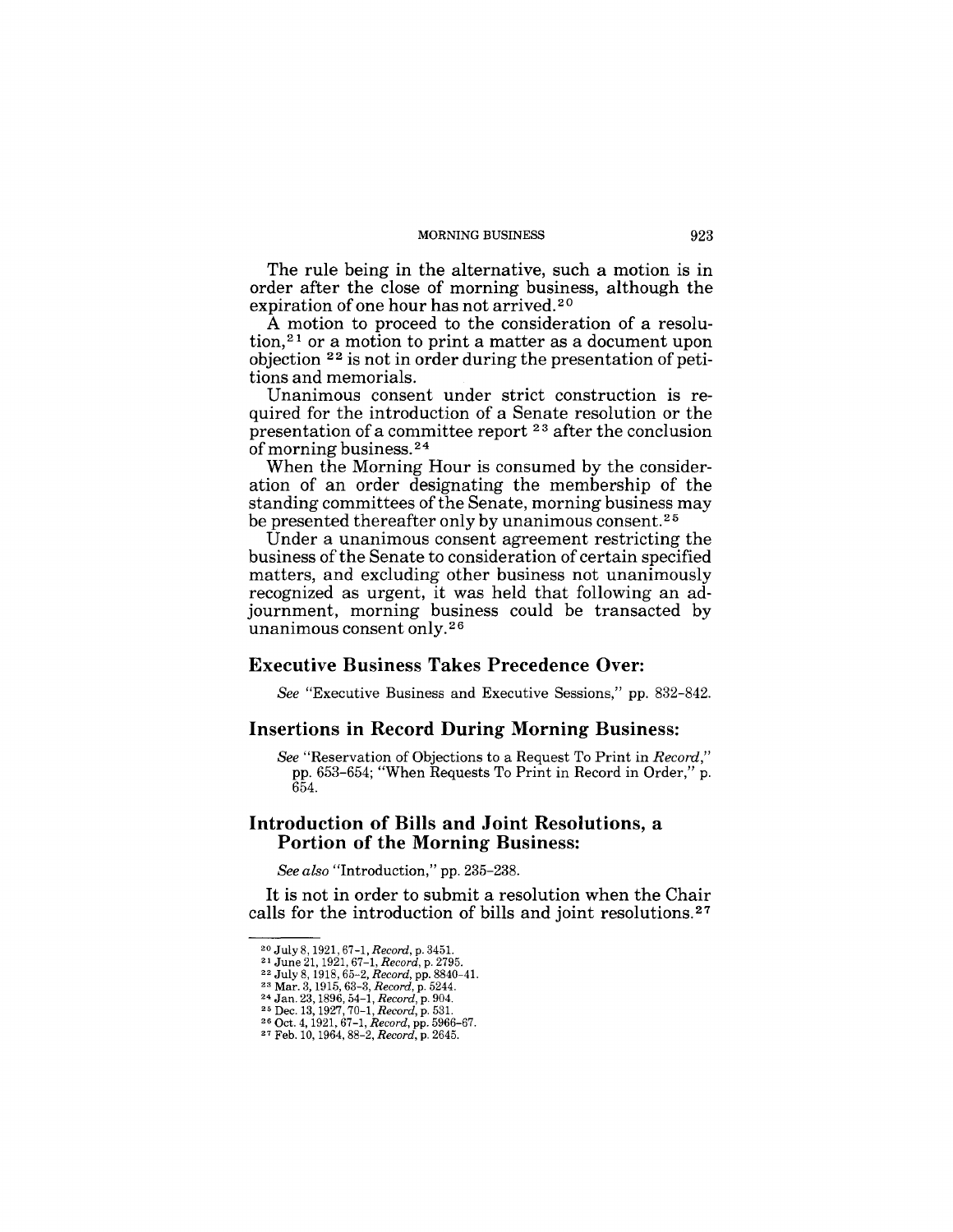### Leaders, Majority and Minority To Speak Each Day:

*See* "Speeches During Morning Business," pp. 925-926.

### New Congress—When Routine Morning Business Begins:

*See* "New Congress," and "New Session," pp. 494-495.

### Over Under the Rule:

The procedure of "Over Under the Rule" is a portion of the morning business. *See* "Over Under the Rule," pp. 957-967.

### Personal Privilege:

For precedence of business during the "Morning Hour," *see*  "Personal Privilege, Debate of," pp. 764-765.

# Petitions and Memorials:

Receiving petitions and memorials and their reference make up a part of the "Morning Business." *See* "Communications and Messages to the Senate," pp. 430-44l.

Petitions and memorials may have endorsed thereon a brief statement of their contents, but they shall be presented and referred without debate.<sup>28</sup>

#### Quorum:

The absence of a quorum may be suggested during the Morning Hour; 29 during the consideration of morning business under a unanimous consent limitation of time for each Senator to speak, a Senator may suggest the absence of a quorum when no one has the floor;  $30$  and after a quorum is obtained, he may speak for the time permitted under the agreement in the event he obtains recognition.<sup>31</sup>

<sup>&</sup>lt;sup>28</sup> Feb. 10, 1964, 88-2, *Record*, p. 2645.<br><sup>29</sup> Mar. 31, 1964, 88-2, *Record*, p. 6637.<br><sup>30</sup> Aug. 29, 1959, 86-1, *Record*, pp. 17344-45.<br><sup>31</sup> *Ibid.*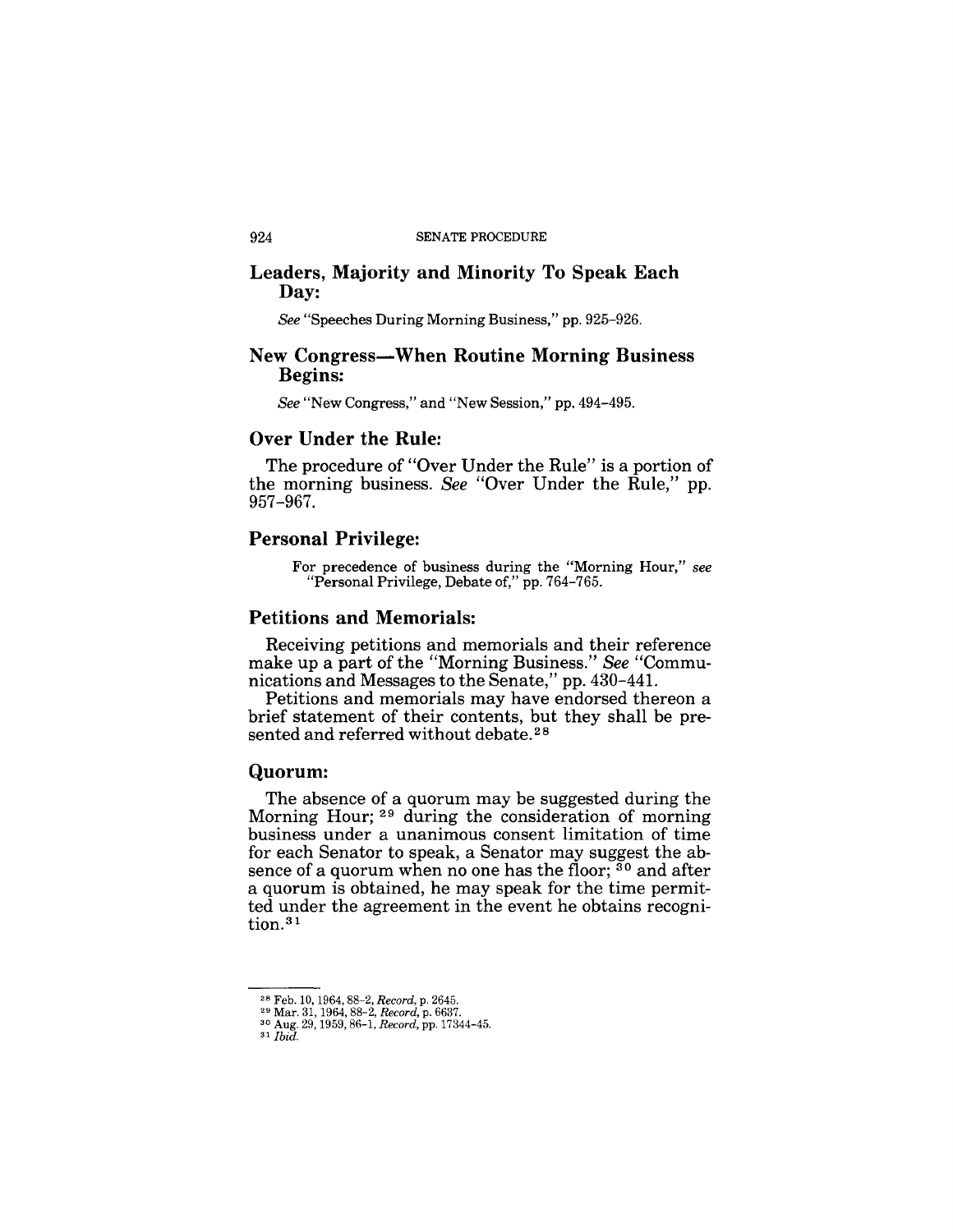#### **Regular Order:**

When the Senate is considering a bill by unanimous consent during a period for the transaction of routine morning business and the time for morning business expires, a call for the regular order will return the bill to the Calendar, end the morning business and return the Senate to the consideration of whatever measure or matter was pending prior to the beginning of the period for morning business. <sup>32</sup>

#### **Reports:**

Reports are presented under the appropriate order of morning business. For details, *see* "Reports," pp. 1176-1201.

#### **Resolutions:**

A Senator has a right during the transaction of morning business when the introduction of other resolutions is called for by the Chair to submit a resolution under the rule and an objection will not lie. If he asks for the immediate consideration of the resolution, a Senator could object and the resolution would go over under the rule. <sup>33</sup>

It takes unanimous consent to submit a resolution from the floor for referral unless the Senate is conducting morning business. 34

# **Speeches During Morning Business:**

*See also* "Morning Business, Debate During," pp. 758-759.

Debate is not in order under the rules during the transaction of routine morning business but it has become common in recent years for unanimous consent to be obtained for the Senate to conduct morning business and at the same time to permit Senators to speak for a specified length of time on any subject or subjects of their choice. A single objection to such a request would force the Senate to proceed under Rule VII, and no debate or speeches would be in order.

Likewise, at the beginning of the last few Congresses an agreement has been adopted to authorize for the duration

<sup>32</sup> June 25 and 26, 1981, 97-1, *Record,* pp. 14045-48. 33 Sept. 29, 1976,94-2 *Record,* pp. 33328-29. 34 *See* July 27,1982,97-2, *Record,* p.17975.